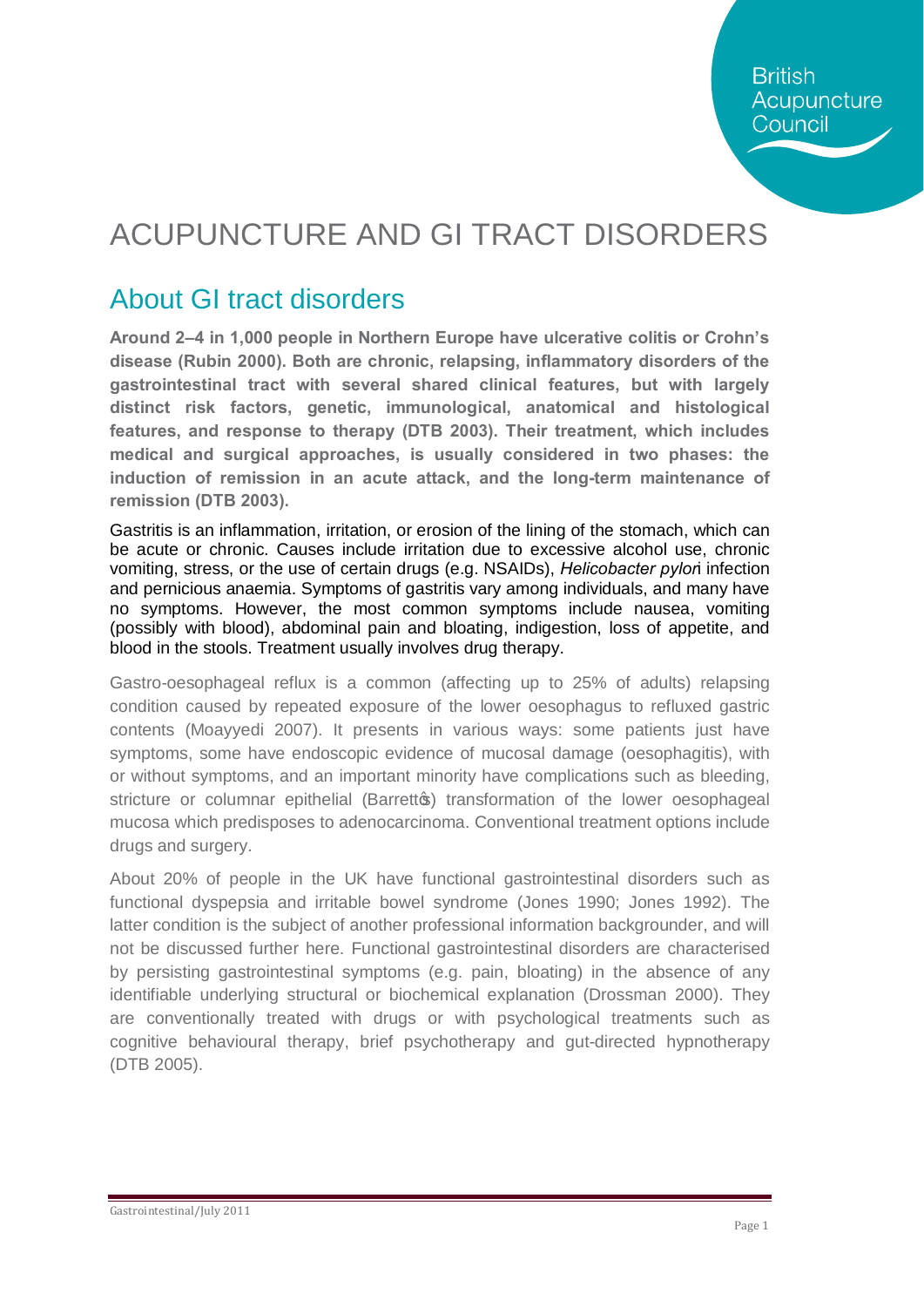### **References**

Drossman DA (Ed). Diagnostic Criteria for the Functional Gastrointestinal Disorders. Second edition. Kansas: Degnon Associates, 2000: 659-69.

Hypnotherapy for functional gastrointestinal disorders. *DTB* 2005; 43: 45-8.

Inducing remission in inflammatory bowel disease*. DTB* 2003; 41: 30-2.

Jones RH et al. Dyspepsia in England and Scotland. *Gut* 1990; 31: 401-5.

Jones R, Lydeard S. Irritable bowel syndrome in the general population. *BMJ* 1992; 304: 87-90.

Moayyedi P, Delaney B. GORD in adults. *Clinical Evidence*. Search date July 2007.

Rubin GP et al. Inflammatory bowel disease: epidemiology and management in an English general practice population. *Aliment Pharmacol Ther* 2000; 14: 1553-9.

## How acupuncture can help

Acupuncture has been found superior to sham acupuncture for disease activity scores in Chrohns Disease and Ulcerative Colitis (Joos 2006; Joos 2006; Schneider 2007). Other  $\triangle$  placebog comparisons have tended to show no statistical effect; however, there is as yet no satisfactory placebo intervention for acupuncture so the interpretation of such data is difficult and controversial. In comparisons with Western drug treatments acupuncture has been found beneficial for a variety of gastrointestinal diseases: dyspepsia (Chen 2005), gastritis (Ren 2009; Gu 2009), ulcerative colitis (Mu 2007; Lee 2009), reflux (Journal of the National Medical Association 2008; Zhang 2010) and pancreatitis (Wang 2007). Nevertheless most systematic reviews have been reluctant to endorse acupuncture because of the generally poor quality, and hence unreliability, of the studies to date (Schneider 2007; Lee 2009). (see Table overleaf).

Acupuncture may help in the treatment of GI tract disorders, by:

- inhibiting gastric and duodenal motility by activating sympathetic nerves via spinal reflexes, and increasing motility via the vagus nerve and supraspinal reflexes (Chang 2001; Takahashi 2006; Sehn 2006; Yao 2006; Noguchi 2008);
- altering acid secretion, and visceral pain (Takahashi 2006)
- · improving delayed gastric emptying (Xu 2006)
- · reducing inflammation, by promoting release of vascular and immunomodulatory factors (Zijlstra 2003)
- · stimulating areas in the brain that are involved in gastric perception (Zeng 2009)
- · inhibiting stress-induced pro-opiomelanocortin expression in the hypothalamus (Sun 2008)
- · increasing vasoactive intestinal peptide and nitric oxide in plasma, gastric mucosal and bulb tissues, and elevating expression of vasoactive intestinal peptide in antral smooth muscle (Shen 2006);
- decreasing permeability of intestinal mucosa in patients with acute pancreatitis, and reducing accumulation of endogenous inflammatory mediators and vascular active substance in intestinal mucosa (Wang 2007).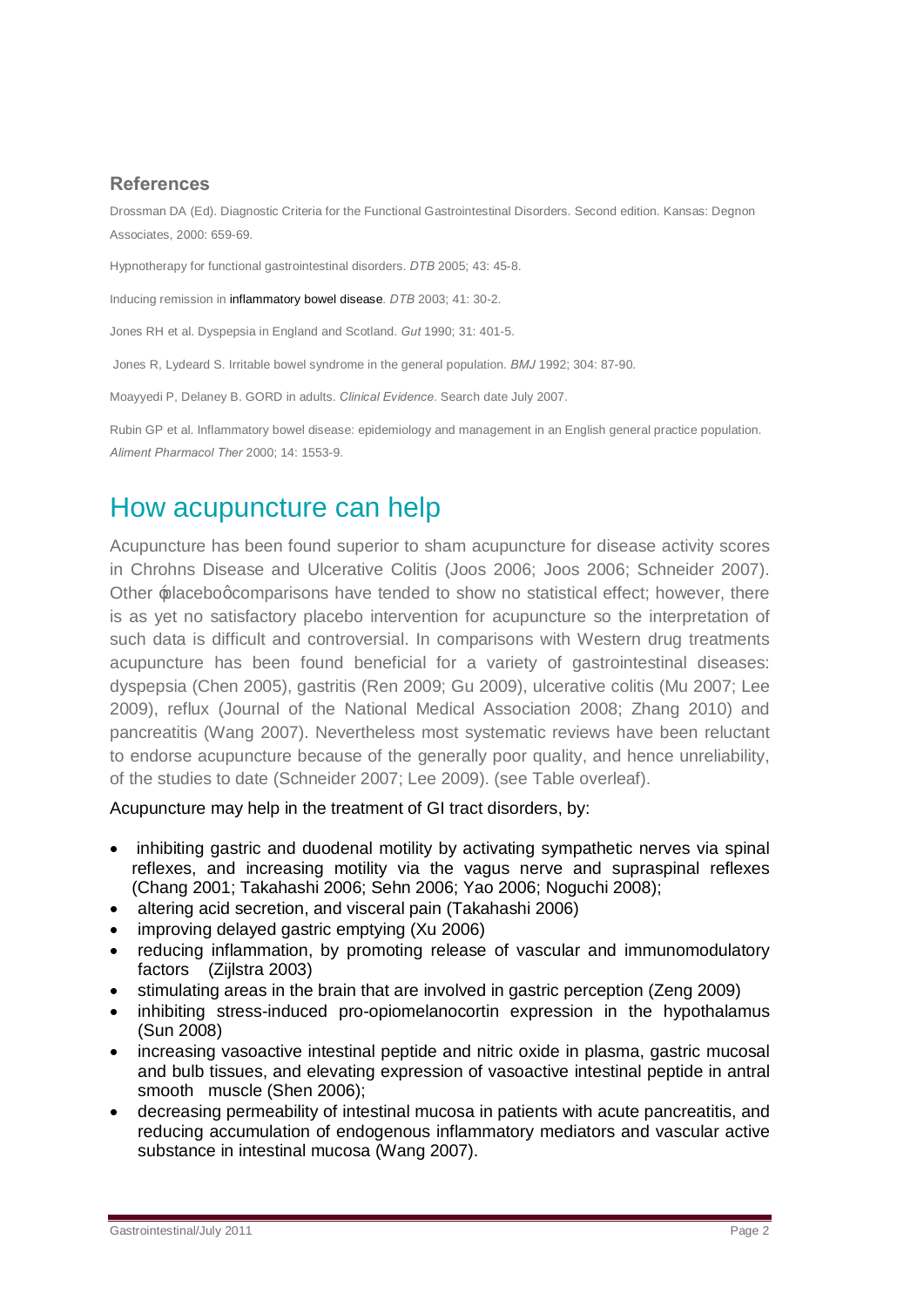## About traditional acupuncture

Acupuncture is a tried and tested system of traditional medicine, which has been used in China and other eastern cultures for thousands of years to restore, promote and maintain good health. Its benefits are now widely acknowledged all over the world, and in the past decade traditional acupuncture has begun to feature more prominently in mainstream healthcare in the UK. In conjunction with needling, the practitioner may use techniques such as moxibustion, cupping, massage or electro-acupuncture. They may also suggest dietary or lifestyle changes.

Traditional acupuncture takes a holistic approach to health and regards illness as a sign that the body is out of balance. The exact pattern and degree of imbalance is unique to each individual. The traditional acupuncturistos skill lies in identifying the precise nature of the underlying disharmony and selecting the most effective treatment. The choice of acupuncture points will be specific to each patient of needs. Traditional acupuncture can also be used as a preventive measure to strengthen the constitution and promote general wellbeing.

An increasing weight of evidence from Western scientific research (see overleaf) is demonstrating the effectiveness of acupuncture for treating a wide variety of conditions. From a biomedical viewpoint, acupuncture is believed to stimulate the nervous system, influencing the production of the body oper communication substances - hormones and neurotransmitters. The resulting biochemical changes activate the body's selfregulating homeostatic systems, stimulating its natural healing abilities and promoting physical and emotional wellbeing.

### About the British Acupuncture Council

With over 3000 members, the British Acupuncture Council (BAcC) is the UK<sup>®</sup> largest professional body for traditional acupuncturists. Membership of the BAcC guarantees excellence in training, safe practice and professional conduct. To find a qualified traditional acupuncturist, contact the BAcC on 020 8735 0400 or visit [www.acupuncture.org.uk](http://www.acupuncture.org.uk/)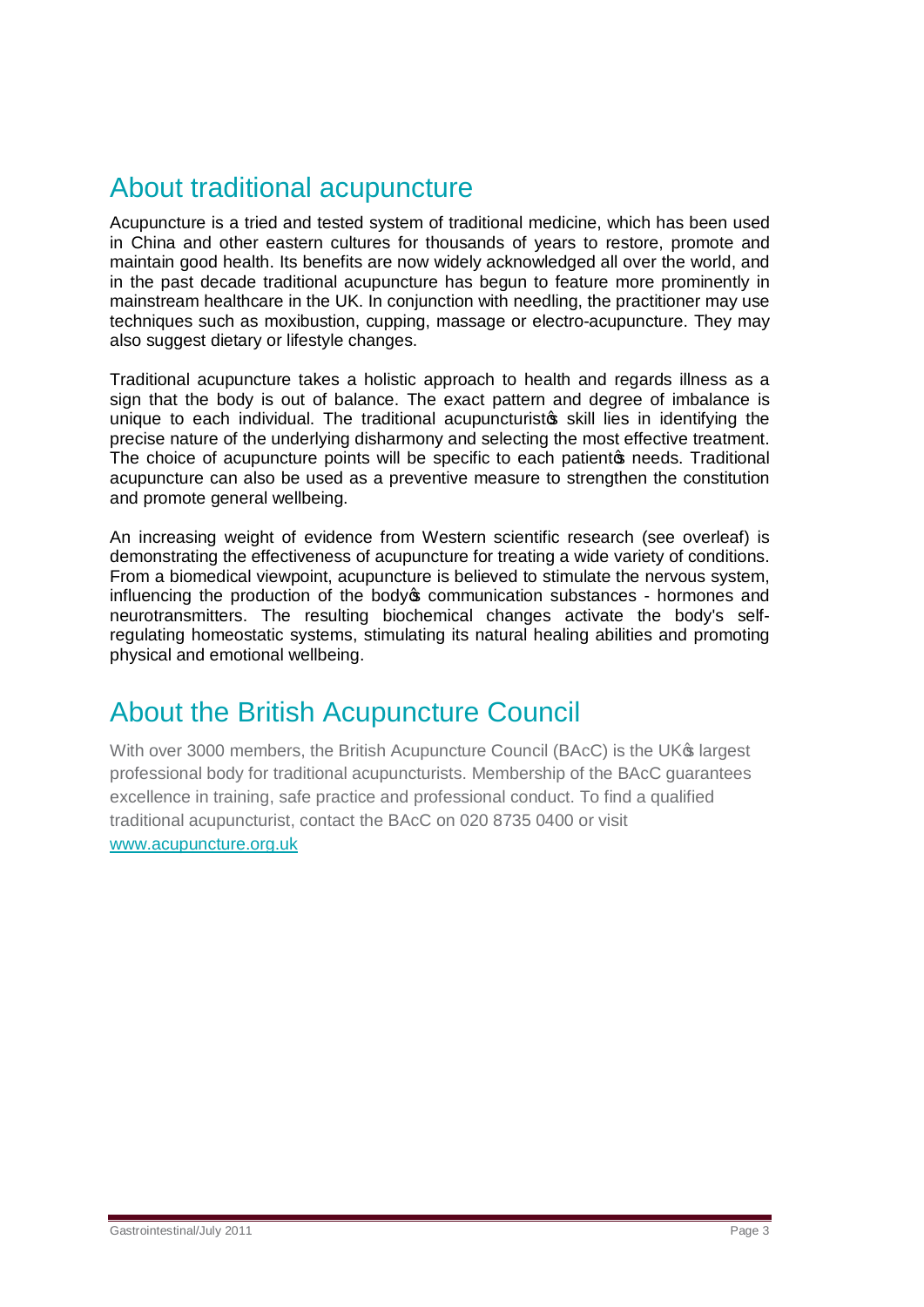# ACUPUNCTURE AND GI TRACT DISORDERS

## The evidence

| <b>Research</b>                                                                                                                                           | <b>Conclusion</b>                                                                                                                                                                                                                                                                                                                                                                                                                                                                                                                                                                                                                                                                                                                                                                                                                                                                                                                                           |
|-----------------------------------------------------------------------------------------------------------------------------------------------------------|-------------------------------------------------------------------------------------------------------------------------------------------------------------------------------------------------------------------------------------------------------------------------------------------------------------------------------------------------------------------------------------------------------------------------------------------------------------------------------------------------------------------------------------------------------------------------------------------------------------------------------------------------------------------------------------------------------------------------------------------------------------------------------------------------------------------------------------------------------------------------------------------------------------------------------------------------------------|
| <b>Systematic reviews</b>                                                                                                                                 |                                                                                                                                                                                                                                                                                                                                                                                                                                                                                                                                                                                                                                                                                                                                                                                                                                                                                                                                                             |
| Lee D-H et al. Moxibustion for<br>ulcerative colitis: A systematic review<br>and meta-analysis. BMC<br>Gastroenterology 2009; 10, Article<br>Number: 36.  | A systematic review and meta-analysis that assessed the clinical<br>evidence for moxibustion as a treatment for ulcerative colitis. Five<br>randomised controlled trials with a total of 407 patients were<br>included (published up to February 10, 2010). All the trials were<br>considered to be of low methodological quality. They all compared<br>the effects of moxibustion with conventional drug therapy. Three<br>tested moxibustion against sulfasalazine and two against<br>sulfasalazine plus other drugs. Meta-analysis of the five trials<br>showed favourable effects of moxibustion on response rate<br>compared to conventional drug therapy ( $n = 407$ ; risk ratio = 1.24,<br>95% CI = 1.11 to 1.38; $P < 0.0001$ ). However, the reviewers<br>concluded that current evidence is insufficient to show that<br>moxibustion is an effective treatment of ulcerative colitis because<br>most of included trials had a high risk of bias. |
| Mu JP et al. Meta-analysis on<br>acupuncture and moxibustion for<br>treatment of ulcerative colitis.<br>[Chinese]. Zhongguo Zhenjiu 2007;<br>27:687-90.   | A meta-analysis that assessed the effectiveness and safety of<br>acupuncture and moxibustion for the treatment of ulcerative colitis.<br>A total of 11 randomised controlled trials or clinical controlled were<br>included (all published within 10 years). Statistical analysis<br>indicated the odds ratio in favour of acupuncture and moxibustion<br>was 3.82 (95% Cl 2.65 to 5.52). The therapeutic effect and the<br>cure rate in the treatment group were significantly higher than<br>those of the control group (p<0.01). The reviewers concluded that<br>the therapeutic effect and safety of acupuncture and moxibustion<br>on ulcerative colitis is superior to that of western medicine.                                                                                                                                                                                                                                                      |
| Schneider A et al. Acupuncture<br>treatment in gastrointestinal diseases:<br>A systematic review. World Journal of<br>Gastroenterology 2007; 13: 3417-24. | A systematic review that assessed the evidence for effectiveness<br>of acupuncture treatment in gastrointestinal diseases. A total of 18<br>clinical studies (published up to May 2006) were included; two for<br>irritable bowel syndrome, one for Crohn's disease and one for<br>ulcerative colitis were randomised controlled trials. For other<br>gastrointestinal disorders, study quality was poor. In all trials,<br>quality of life improved significantly, but this was independent of<br>the kind of acupuncture used (i.e. real or sham). Real acupuncture<br>was significantly superior to sham acupuncture with regard to<br>disease activity scores in the Crohnos and ulcerative colitis trials.<br>The reviewers concluded that further trials of acupuncture for<br>inflammatory bowel disease are necessary to evaluate the efficacy<br>of acupuncture treatment.                                                                         |

#### **Clinical studies**

**Functional dyspepsia:**

| Park Y-C et al. Evaluation of manual |  |  |
|--------------------------------------|--|--|
| acupuncture at classical and         |  |  |
| nondefined points for treatment of   |  |  |

A single-blind randomised controlled trial that looked at the efficacy of acupuncture as a treatment in 68 patients with functional dyspepsia. Acupuncture was given three times a week for 2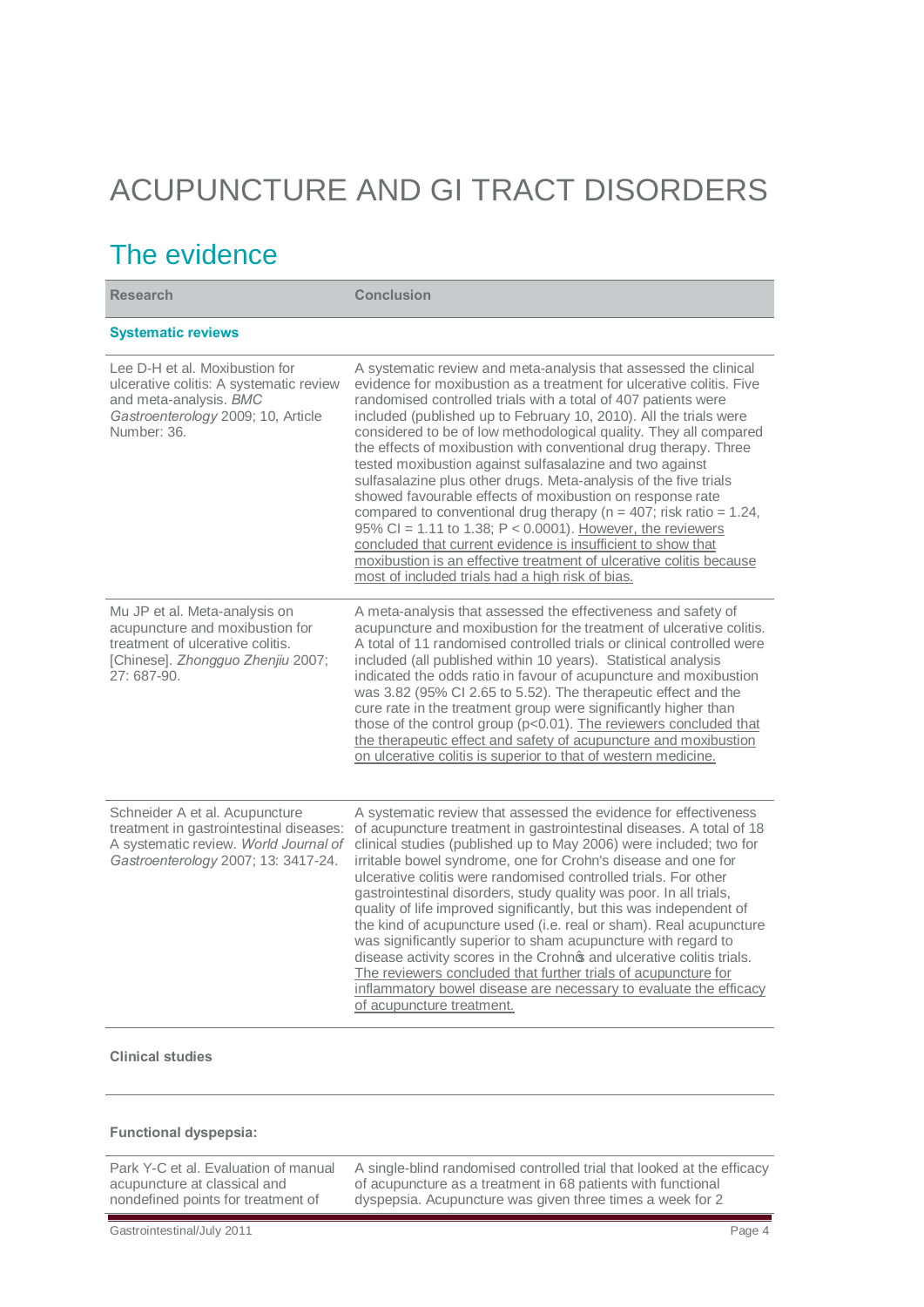| functional dyspepsia: A randomized-<br>controlled trial, Journal of Alternative<br>and Complementary Medicine 2009;<br>15: 879-84,                                                                                                                                                                                                                                                | weeks. Patients were either given acupuncture at classical points<br>or undefined points Symptoms and quality of life were scored<br>according to the Nepean Dyspepsia Index before and after<br>treatments. Acupuncture treatment significantly decreased<br>dyspepsia symptoms and improved the quality of life, but there<br>was no difference between the two acupuncture groups. The<br>researchers concluded that acupuncture at both classical points<br>and undefined points improved the symptoms of patients with<br>functional dyspepsia, but that a placebo effect could not be ruled<br>out.                                                                                                 |
|-----------------------------------------------------------------------------------------------------------------------------------------------------------------------------------------------------------------------------------------------------------------------------------------------------------------------------------------------------------------------------------|-----------------------------------------------------------------------------------------------------------------------------------------------------------------------------------------------------------------------------------------------------------------------------------------------------------------------------------------------------------------------------------------------------------------------------------------------------------------------------------------------------------------------------------------------------------------------------------------------------------------------------------------------------------------------------------------------------------|
| Chen JY et al. Effects of acupuncture<br>on the gastric motivity in patients with<br>functional dyspepsia. [Chinese].<br>Zhongguo Zhong Xi Yi Jie He Za Zhi<br>Zhongguo Zhongxiyi Jiehe<br>Zazhi/Chinese Journal of Integrated<br><b>Traditional &amp; Western</b><br>Medicine/Zhongguo Zhong Xi Yi Jie<br>He Xue Hui, Zhongguo Zhong Yi Yan<br>Jiu Yuan Zhu Ban 2005; 25: 880-2. | A randomised controlled trial that looked at the effects of the<br>acupuncture on the gastric motivity in patients with functional<br>dyspepsia. Ninety patients were randomly allocated to acupuncture<br>treatment, cisapride (withdrawn in the UK because of adverse<br>effects) or granules containing azulene sulfonate sodium and L-<br>glutamine. Symptoms, gastro-electric frequency and rhythm, and<br>gastric emptying time and plasma motilin improved in the<br>acupuncture and cisapride groups, and more so than in the<br>azulene group (p<0.05). The researchers concluded that<br>acupuncture could significantly improve the gastric motivity of<br>patients with functional dyspepsia. |

#### **Gastritis:**

| Ren R, Zhuang LX. Effect of<br>acupuncture and moxibustion of Shu-<br>and Mu-acupoints on the quality of life<br>in patients chronic superficial gastritis.<br>[Zhongguo yi xue ke xue yuan Yi xue<br>qing bao yan jiu suo bian jij 2009; 34:<br>$262 - 6.$ | A 4-week randomised controlled trial that compared<br>electroacupuncture plus moxibustion with omeprazole (20 mg four<br>times daily) on the symptoms and quality of daily life in 60 patients<br>with chronic superficial gastritis. Overall, the effective rates were<br>90% with acupuncture and 67% with medication (p<0.05). Self-<br>comparison showed a marked improvement in the quality of life<br>including physical function, bodily pain, general health, vitality,<br>social function, and mental health in both groups after the<br>treatment. The researchers concluded that electroacupuncture<br>plus moxibustion can effectively relieve clinical symptoms and<br>improve quality of life in patients with chronic superficial gastritis.                                                                                                                                                                                                                                                                                                                                                                                                                        |
|-------------------------------------------------------------------------------------------------------------------------------------------------------------------------------------------------------------------------------------------------------------|------------------------------------------------------------------------------------------------------------------------------------------------------------------------------------------------------------------------------------------------------------------------------------------------------------------------------------------------------------------------------------------------------------------------------------------------------------------------------------------------------------------------------------------------------------------------------------------------------------------------------------------------------------------------------------------------------------------------------------------------------------------------------------------------------------------------------------------------------------------------------------------------------------------------------------------------------------------------------------------------------------------------------------------------------------------------------------------------------------------------------------------------------------------------------------|
| Gu W. Hu QC. Clinical observation on<br>acupuncture for treatment of chronic<br>atrophic gastritis. [Chinese].<br>Zhongguo Zhenjiu 2009; 29: 361-4.                                                                                                         | A randomised controlled trial to compare the therapeutic effects of<br>acupuncture and western medicine for the treatment of chronic<br>atrophic gastritis. Eighty patients were randomly divided into an<br>observation group treated with acupuncture and a control group<br>given western medicine (e.g. omeprazole, amoxicillin etc.).<br>Evaluation was carried out before treatment and after 4 and 8<br>weeks of treatment. The total effective rate was 92.5% in the<br>acupuncture group and 75% in the control group (p<0.05). For<br>pathologic changes in the gastric mucosa assessed by<br>gastroscopic inspection, the total effective rate was 85% in the<br>acupuncture group and 65% in the control group (p<0.05). For<br>histopathologic improvement, the total effective rate was 87.5% in<br>the acupuncture group and 65% in the control group ( $p < 0.05$ ). The<br>researchers concluded that acupuncture therapy can significantly<br>improve the clinical symptoms, gastroscopic expression and<br>histopathologic situation in patients with chronic atrophic gastritis,<br>and its therapeutic effect is better than that of the western<br>medicine. |
| Gao X et al. Clinical research on<br>acupuncture and moxibustion<br>treatment of chronic atrophic gastritis.<br>Journal of Traditional Chinese                                                                                                              | A 2-month randomised controlled trial that looked at the clinical<br>therapeutic effects of acupuncture and moxibustion in treating<br>chronic atrophic gastritis. A total of 88 patients allocated to<br>acupuncture, acupuncture plus moxibustion or a control group. The<br>active treatment groups had significantly greater improvement in                                                                                                                                                                                                                                                                                                                                                                                                                                                                                                                                                                                                                                                                                                                                                                                                                                    |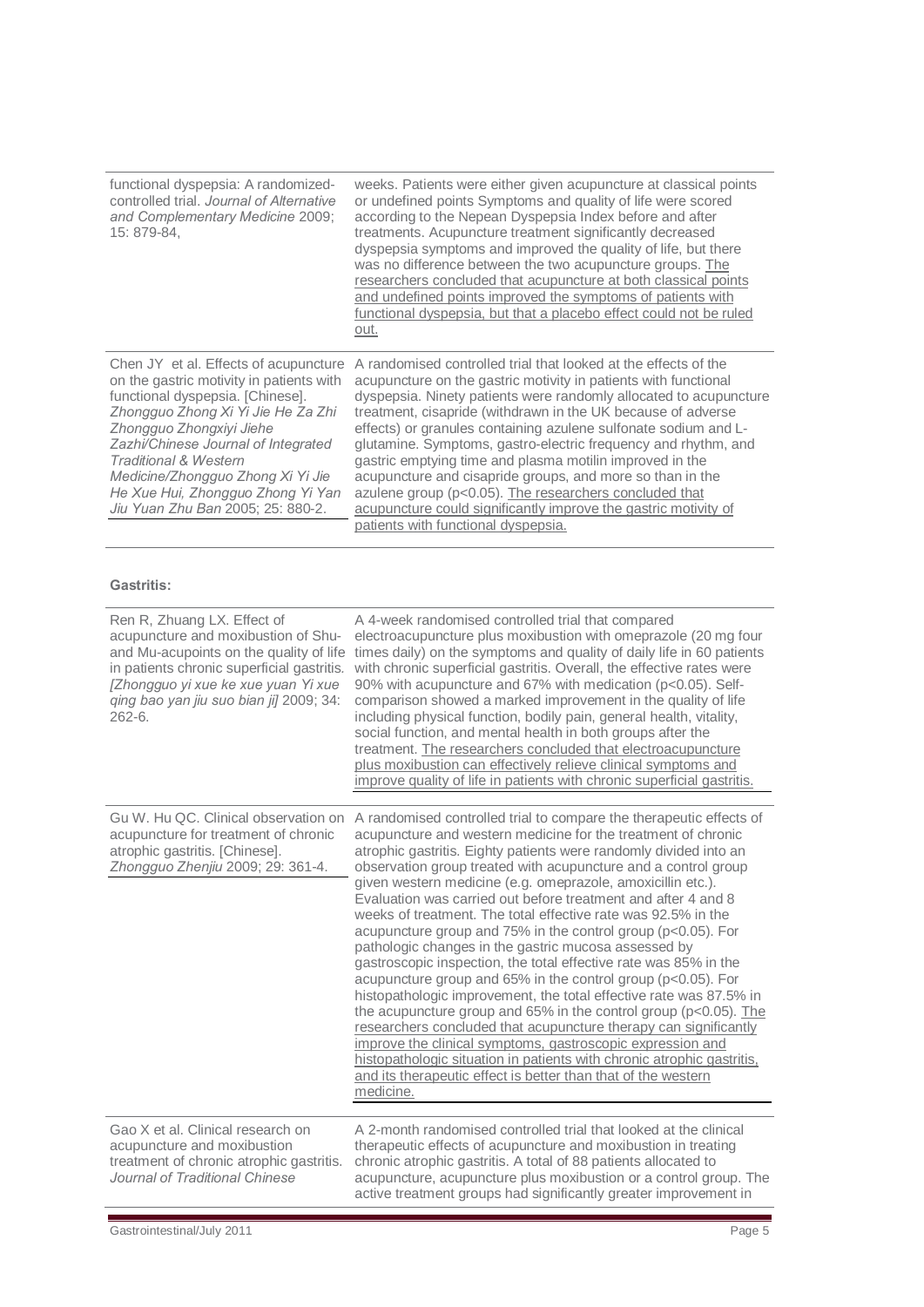*Medicine* 2007; 27: 87-91. symptoms compared with controls, and the acupuncture plus moxibustion group had the greatest improvement. Improvement in glandular atrophy and intestinal metaplasia was also greater with acupuncture plus moxibustion (total effective rate 67%). All three groups had marked improvement in the level of serum gastrin, with the acupuncture-moxibustion group showing the best effects. The researchers concluded that acupuncture and moxibustion have definite therapeutic effects in the treatment of chronic atrophic gastritis, especially in improving the symptoms. **Peptic ulceration:** Niu HY et al. Multicentral randomized controlled trials of acupuncture at Zhongwan (CV 12) for treatment of peptic ulcer. [Chinese]. *Zhongguo Zhenjiu* 2007; 27: 89-92. A 6-week randomised controlled trial that evaluated the efficacy and safety of acupuncture for treatment of peptic ulcers in 276 patients compared with cimetidine. The therapeutic effects were evaluated by clinical symptoms and gastroscopy. The symptoms improved significantly in both groups (p<0.01), but with no significant difference between the two groups (P > 0.05). The acupuncture group was better than the control group in terms of rapid alleviation of stomachache and improvement of appetite (p<0.05). However, there was no difference between the groups in terms of the total effective rate (91% in the acupuncture group vs. 88% in the control group, p>0.05), or in terms of the therapeutic effect of gastroscopy (p>0.05). The researchers concluded that acupuncture has a reliable therapeutic effect on peptic ulcer. **Gastro-oesophageal reflux:** [Zhang CX,](http://www.ncbi.nlm.nih.gov/pubmed?term=%22Zhang%20CX%22%5BAuthor%5D) [Qin YM,](http://www.ncbi.nlm.nih.gov/pubmed?term=%22Qin%20YM%22%5BAuthor%5D) [Guo BR](http://www.ncbi.nlm.nih.gov/pubmed?term=%22Guo%20BR%22%5BAuthor%5D). Clinical study on the treatment of gastroesophageal reflux by acupuncture. [Chin J Integr Med.](http://www.ncbi.nlm.nih.gov/pubmed/20697939) 2010 Aug;16(4):298-303. Sixty patients with confirmed diagnosis of gastro-oesophageal reflux (GER) were randomly assigned to an acupuncture group (once a day, for 1 week, with 2-3 days between courses) or a control group taking omeprazole (20 mg twice a day) and mosapride (20 mg thrice a day). Treatment lasted 6 weeks.. 24-hr intra-oesophageal pH and bile reflux, endoscopic grading score and symptom score were all decreased significantly at the end of treatment in both groups (P<0.01), with insignificant difference between them (P>0.05). Four weeks later the symptom scores had reverted to a high level in the control group (P<0.05), but this did not occur in the treatment group (P>0.05). Acupuncture can effectively inhibit the intraesophageal acid and bile reflux in GER patients to alleviate patients' symptoms with good safety and is well accepted by patients Acupuncture may have value in treating gastroesophageal reflux. *Journal of the National Medical Association* 2008; 100: 350. A randomised controlled trial that compared acupuncture plus a standard dose of omeprazole with a double dose of omeprazole in 30 adult patients with a 3-month history of symptoms related to gastro-oesophageal reflux disease despite taking a standard-dose of omeprazole (20 mg daily).. The addition of acupuncture to standard-dose omeprazole therapy significantly decreased symptoms of daytime and nighttime heartburn, acid regurgitation, dysphagia and chest pain, whereas there was no change in symptoms with double-dose omeprazole. Quality of life, assessed at the end of the study using the SF-36 general health scale, was significantly improved in the acupuncture group as compared with the increased dose group. **Ulcerative colitis:** Joos S et al. Acupuncture and

moxibustion in the treatment of ulcerative colitis: a randomized controlled study. *Scandinavian Journal of Gastroenterology* 2006; 41:

A randomised controlled trial that investigated the efficacy of acupuncture and moxibustion in the treatment of mild to moderately active ulcerative colitis in 29 patients compared with sham acupuncture. The main outcome measure was the change in the Colitis Activity Index (CAI) after treatment; secondary outcome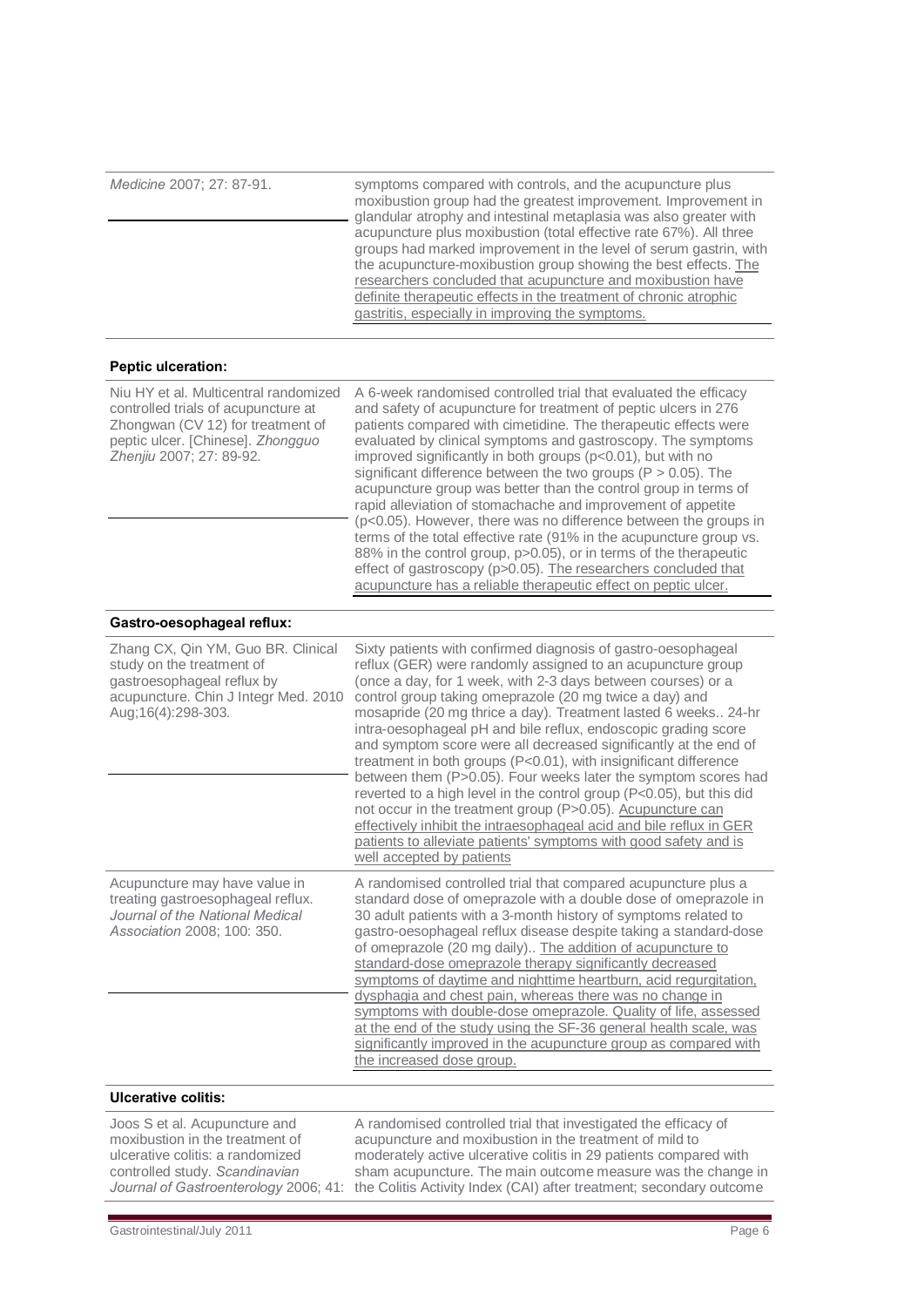| 1056-63.                                                                                                                                                                                             | measures were changes in quality of life, general well-being and<br>serum markers of inflammation. In the acupuncture plus moxal<br>group, the CAI decreased from 8.0 to 4.2 points and in the control<br>group from 6.5 to 4.8 points (p=0.048). In both groups these<br>changes were associated with significant improvements in general<br>well-being (from 3.0 to 1.8 and from 3.2 to 2.2, respectively) and<br>quality of life (from 146 to 182 and from 157 to 183, respectively).<br>No significant differences between the groups were found<br>regarding these secondary outcome measures. The researchers<br>concluded that differences in efficacy between traditional<br>acupuncture and sham acupuncture were small but significant for<br>CAI as the main outcome measure. Both traditional and sham<br>acupuncture seem to offer an additional therapeutic benefit in<br>patients with mild to moderately active ulcerative colitis.                                                                                                                                                                                        |
|------------------------------------------------------------------------------------------------------------------------------------------------------------------------------------------------------|--------------------------------------------------------------------------------------------------------------------------------------------------------------------------------------------------------------------------------------------------------------------------------------------------------------------------------------------------------------------------------------------------------------------------------------------------------------------------------------------------------------------------------------------------------------------------------------------------------------------------------------------------------------------------------------------------------------------------------------------------------------------------------------------------------------------------------------------------------------------------------------------------------------------------------------------------------------------------------------------------------------------------------------------------------------------------------------------------------------------------------------------|
| Crohn's disease:                                                                                                                                                                                     |                                                                                                                                                                                                                                                                                                                                                                                                                                                                                                                                                                                                                                                                                                                                                                                                                                                                                                                                                                                                                                                                                                                                            |
| Joos S et al. Acupuncture and<br>moxibustion in the treatment of active<br>Crohn's disease: A randomized<br>controlled study. Digestion 2004; 69:<br>$131 - 9.$                                      | A randomised controlled trial that investigated the efficacy of<br>traditional Chinese acupuncture in the treatment of mild to<br>moderately active Crohn's disease in 51 patients compared with<br>sham acupuncture. The primary outcome measure was the change<br>in the Crohnos disease activity index (CDAI). Changes in quality of<br>life and general well-being, and serum markers of inflammation<br>were secondary outcome measures. In the realgacupuncture<br>group the CDAI decreased from 250 to 163 points as compared<br>with a mean decrease from 220 to 181 in the sham group ( $p =$<br>0.003). In both groups these changes were associated with<br>improvements in general well-being and quality of life. With regard<br>to general well-being, traditional acupuncture was superior to<br>control treatment (p = 0.045). Alpha <sub>1</sub> -acid glycoprotein<br>concentration fell significantly only in the acupuncture group ( $p =$<br>0.046). The researchers concluded that traditional acupuncture<br>offers an additional therapeutic benefit in patients with mild to<br>moderately active Crohno disease. |
| <b>Acute pancreatitis:</b>                                                                                                                                                                           |                                                                                                                                                                                                                                                                                                                                                                                                                                                                                                                                                                                                                                                                                                                                                                                                                                                                                                                                                                                                                                                                                                                                            |
| Wang XY. [Electroacupuncture for<br>treatment of acute pancreatitis and its<br>effect on<br>the intestinal permeability of the<br>patient [Article in Chinese]. Zhongguo<br>Zhen Jiu 2007;27: 421-3. | A randomised controlled trial that looked at the mechanism and<br>effects of electroacupuncture added to medication on intestinal<br>permeability in 68 patients with acute pancreatitis. Compared to<br>medication only (the control group), the total effective rate was<br>greater in the acupuncture group (86.7% vs. 76.3%, p<0.05). After<br>treatment, changes in endothelin, nitric oxide, tumour necrosis<br>factor and the lactulose/mannose ratio were significantly greater in<br>the acupuncture group than in                                                                                                                                                                                                                                                                                                                                                                                                                                                                                                                                                                                                                |
|                                                                                                                                                                                                      | the control group (p<0.05). The researchers concluded that<br>electroacupuncture can significantly decrease permeability of<br>intestinal mucosa in patients with acute pancreatitis, and reduce<br>accumulation of endogenous inflammatory mediators and vascular<br>active substance in intestinal mucosa, so as to alleviate necrosis of<br>intestinal epithelial cells and protect the barrier of gastro-intestinal<br>mucosa.                                                                                                                                                                                                                                                                                                                                                                                                                                                                                                                                                                                                                                                                                                         |

**Research on mechanisms of action**

#### **Human studies**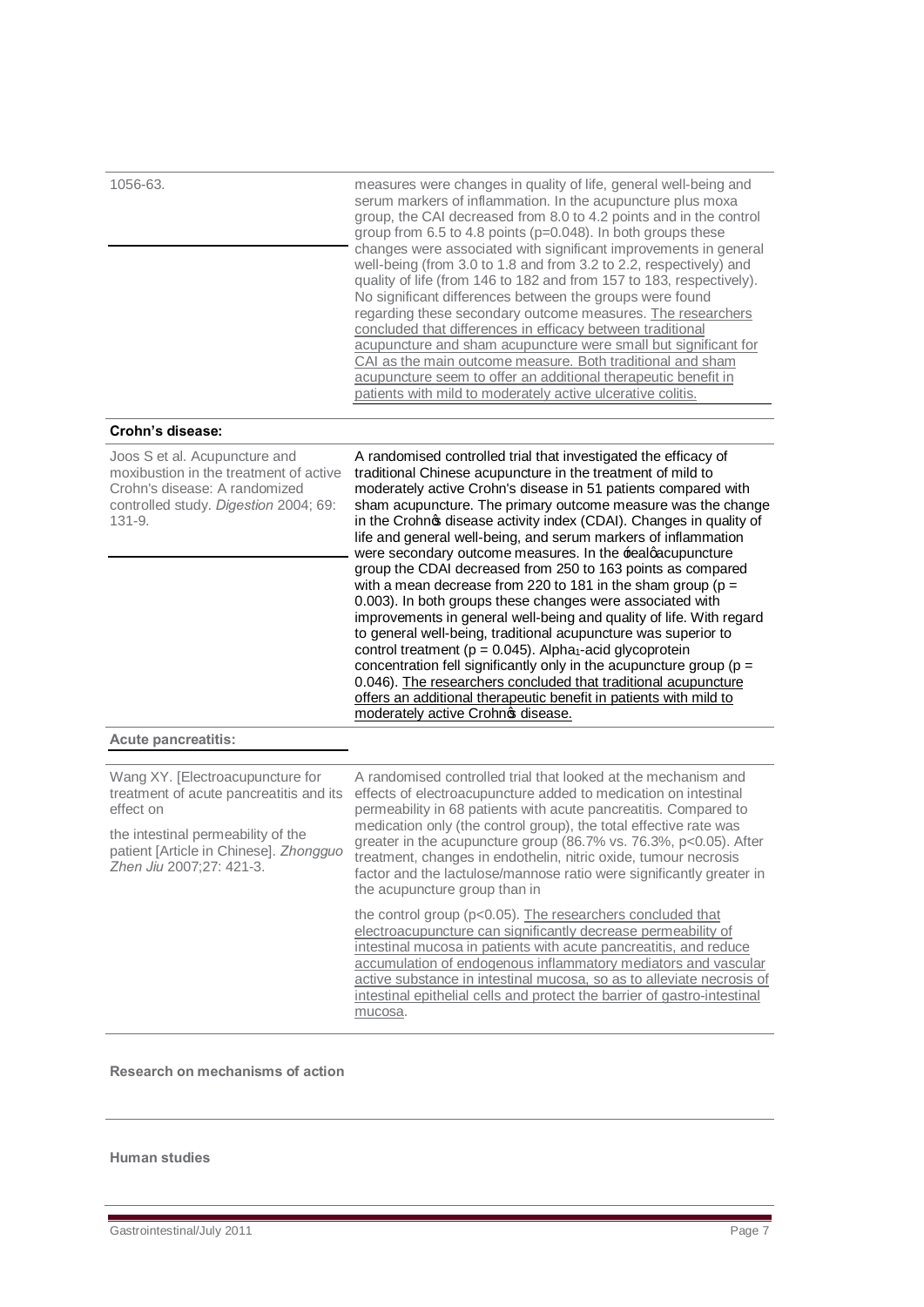Wu Q et al. 1H NMR-based metabonomic study on the metabolic changes in the plasma of patients with functional dyspepsia and the effect of acupuncture. *Journal of Pharmaceutical and Biomedical Analysis* 2010; 51: 698-704. A study that investigated the biological effects of function dyspepsia and the effect of acupuncture on metabolism. It used nuclear magnetic resonance-based metabonomic techniques to compare the plasma metabolic profiles of six patients with functional dyspepsia before and after acupuncture treatment and six healthy controls. The results found relatively higher levels of glucose, acetate, high-density lipoprotein, and phosphatidylcholine, and lower levels of lactate, leucine/isoleucine, N-acetyl glycoprotein, and low-density lipoprotein/very low-density lipoprotein in the patients compared with the controls. Acupuncture treatment significantly changed the levels of leucine/isoleucine, lactate and glucose, and slightly changed lipid levels towards those of the healthy controls. Zeng F et al. Brain areas involved in acupuncture treatment on functional dyspepsia patients: A PET-CT study. *Neuroscience Letters* 2009; 456: 6-  $1<sub>0</sub>$ A study that aimed to investigate the influence of acupuncture stimulation on brain activities in eight patients with functional dyspepsia and eight health controls. Each control received a PET-CT scan at baseline, while each patient received scans at baseline and after acupuncture stimulation. Compared to the controls, the patients showed a lower glycometabolism in the right orbital gyrus, the left caudate tail and the cingulate gyrus, and a higher glycometabolism in the left inferior temporal gyrus (p<0.005). After acupuncture, the patients showed a decrease in glycometabolism in the postcentral gyrus and the cerebella, and an increase in the visual-related cortices (p<0.005). The results suggest that the anterior cingulate cortex, the prefrontal cortices and the caudate tail are involved in processing gastric perceptions in patients with functional dyspepsia, and that acupuncture stimulation contributes to deactivation of the primary somatosensory area and the cerebella, and activation of the visual-related cortex. Yao X-M et al. Effect of acupuncture on proximal gastric motility in patients with functional dyspepsia. *World Chinese Journal of Digestology*  2006; 14: 2139-41. A study that looked at the effect of acupuncture on the proximal gastric motility in 60 patients with functional dyspepsia induced by mechanical gastric distension. Half the patients were given acupuncture with electrical stimulation and half served as the controlled group. The initial volume and pressure, the maximal tolerable volume and pressure, and the compliance were significantly higher in the acupuncture group than the control group  $(p<0.05)$ . Xu S et al. Electroacupuncture accelerates solid gastric emptying and improves dyspeptic symptoms in patients with functional dyspepsia. *Digestive Diseases & Sciences* 2006; 51: 2154-9*.* A study that investigated the effects of electroacupuncture on solid gastric emptying and dyspeptic symptoms in 19 patients with functional dyspepsia. Ten patients showed delayed gastric emptying of solids, and acute electroacupuncture significantly improved delayed gastric emptying (p=0.007). In the nine patients with normal gastric emptying, electroacupuncture significantly decreased symptom score (p<0.001). Chang X et al. The affects of acupuncture at Sibai and Neiting acupoints on gastric peristalsis. A study that found the frequency and amplitude of gastric peristaltic waves were significantly changed in 15 patients given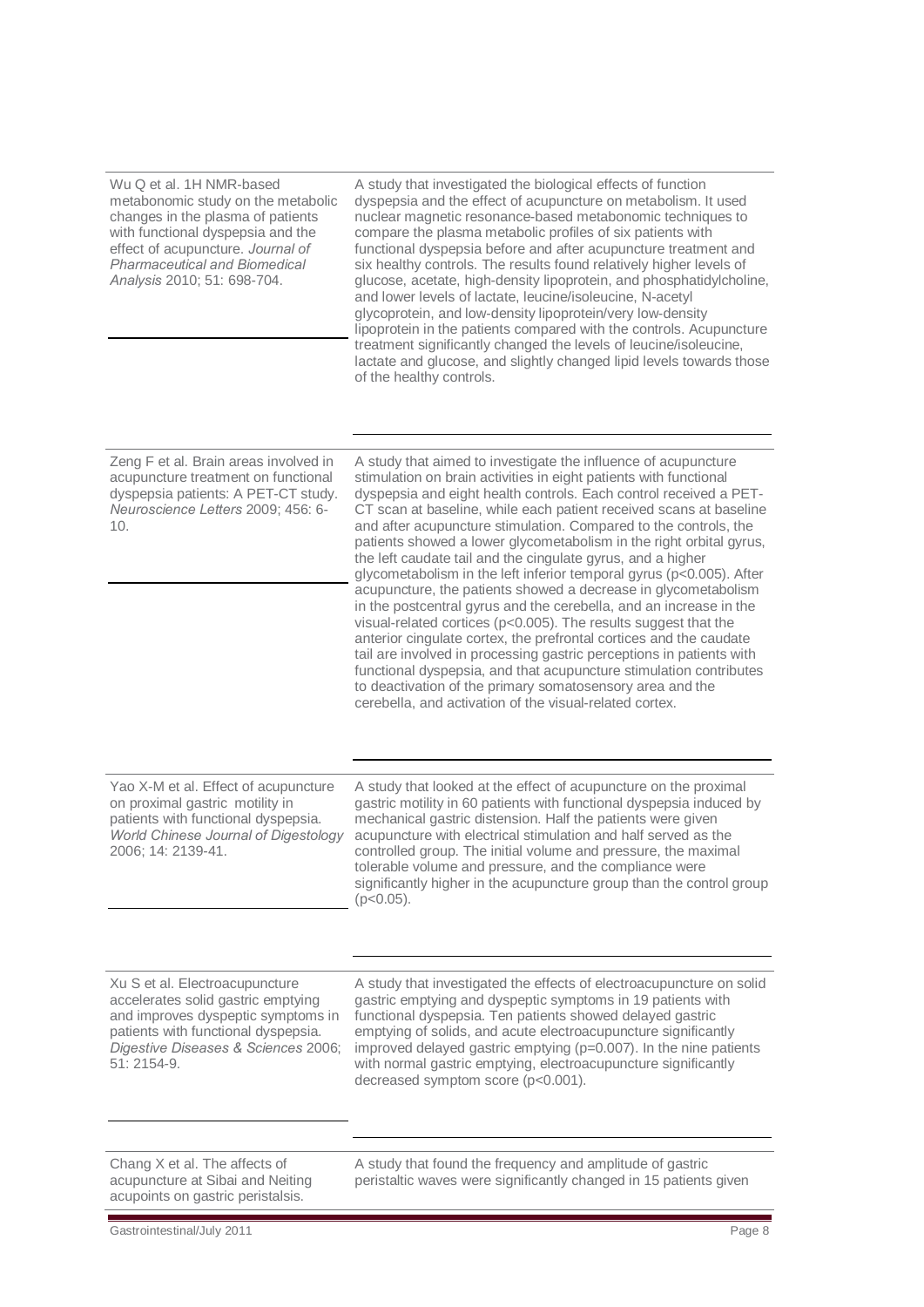*Journal of Traditional Chinese Medicine* 2001; 21: 286-8.

acupuncture.

#### **Animal studies**

| A study that assessed the protective effect of acupuncture against                                                                                                                                                                                                                                                                                                                                                                                                                                                                                                                                                                                                                                                                                                                                               |
|------------------------------------------------------------------------------------------------------------------------------------------------------------------------------------------------------------------------------------------------------------------------------------------------------------------------------------------------------------------------------------------------------------------------------------------------------------------------------------------------------------------------------------------------------------------------------------------------------------------------------------------------------------------------------------------------------------------------------------------------------------------------------------------------------------------|
| cold-restraint stress-induced ulcer, and the expression of<br>substance P and proopiomelanocortin associated with stress in the<br>hypothalamus and adrenals in rats. Twenty-two rats were<br>randomised into 3 groups: the normal control group, the stress<br>group, and the acupuncture. The ulcer index and serum cortisol<br>levels in the acupuncture group were significantly lower than those<br>in the stress group (p<0.01). The expression of substance P was<br>up-regulated in the hypothalamus (p<0.05) but down-regulated in<br>adrenals ( $p<0.05$ ) in the acupuncture group compared with the<br>stress group. Acupuncture inhibited stress-induced<br>proopiomelanocortin expression in the hypothalamus (p<0.01).                                                                            |
|                                                                                                                                                                                                                                                                                                                                                                                                                                                                                                                                                                                                                                                                                                                                                                                                                  |
| An investigation into the effects and mechanisms of vasoactive<br>intestinal peptide and nitric oxide in the modulation of<br>electroacupuncture on gastric motility in restrained, cold-stressed<br>rats. Gastric myoelectric activities were recorded by<br>electrogastroenterography, and were initially found to be<br>disordered and irregular. Following electroacupuncture, the<br>frequency and amplitude of gastric motility were obviously lowered<br>(p<0.01), while the levels of vasoactive intestinal peptide and nitric<br>oxide in plasma, gastric mucosal and bulb tissues increased<br>strikingly (p<0.01 and p<0.05, respectively) and expression of<br>vasoactive intestinal peptide in antral smooth muscle was elevated<br>significantly (p<0.01) in comparison with those of model group. |
|                                                                                                                                                                                                                                                                                                                                                                                                                                                                                                                                                                                                                                                                                                                                                                                                                  |
| A review of recent experimental work on the mechanism of<br>acupuncture for reflex regulation of gastroduodenal function. It<br>explains that acupuncture to the abdomen of anaesthetised rats<br>has been found to excite sympathetic nerves via spinal reflexes,<br>causing inhibition of gut motility. It also explains that acupuncture<br>to the limbs of anaesthetised rats has been found to excite the<br>vagus nerve via supraspinal reflexes, causing an increase in gut<br>motility. As well as such reflexes the underlying mechanism of<br>acupuncture in gastro-intestinal disorders may include the limbic<br>system, the hypothalamus and the brain stem.                                                                                                                                        |
| A review discussing how acupuncture might work in the treatment<br>of functional gastrointestinal symptoms. It suggests that<br>acupuncture may be effective because it has been shown to alter<br>acid secretion, gastrointestinal motility, and visceral pain.<br>Acupuncture on the lower limbs causes muscle contractions (i.e.<br>stimulates motility) via the somatoparasympathetic pathway, which<br>could be beneficial in patients with gastro-oesophageal reflux<br>disease, functional dyspepsia and constipation associated with                                                                                                                                                                                                                                                                     |
|                                                                                                                                                                                                                                                                                                                                                                                                                                                                                                                                                                                                                                                                                                                                                                                                                  |